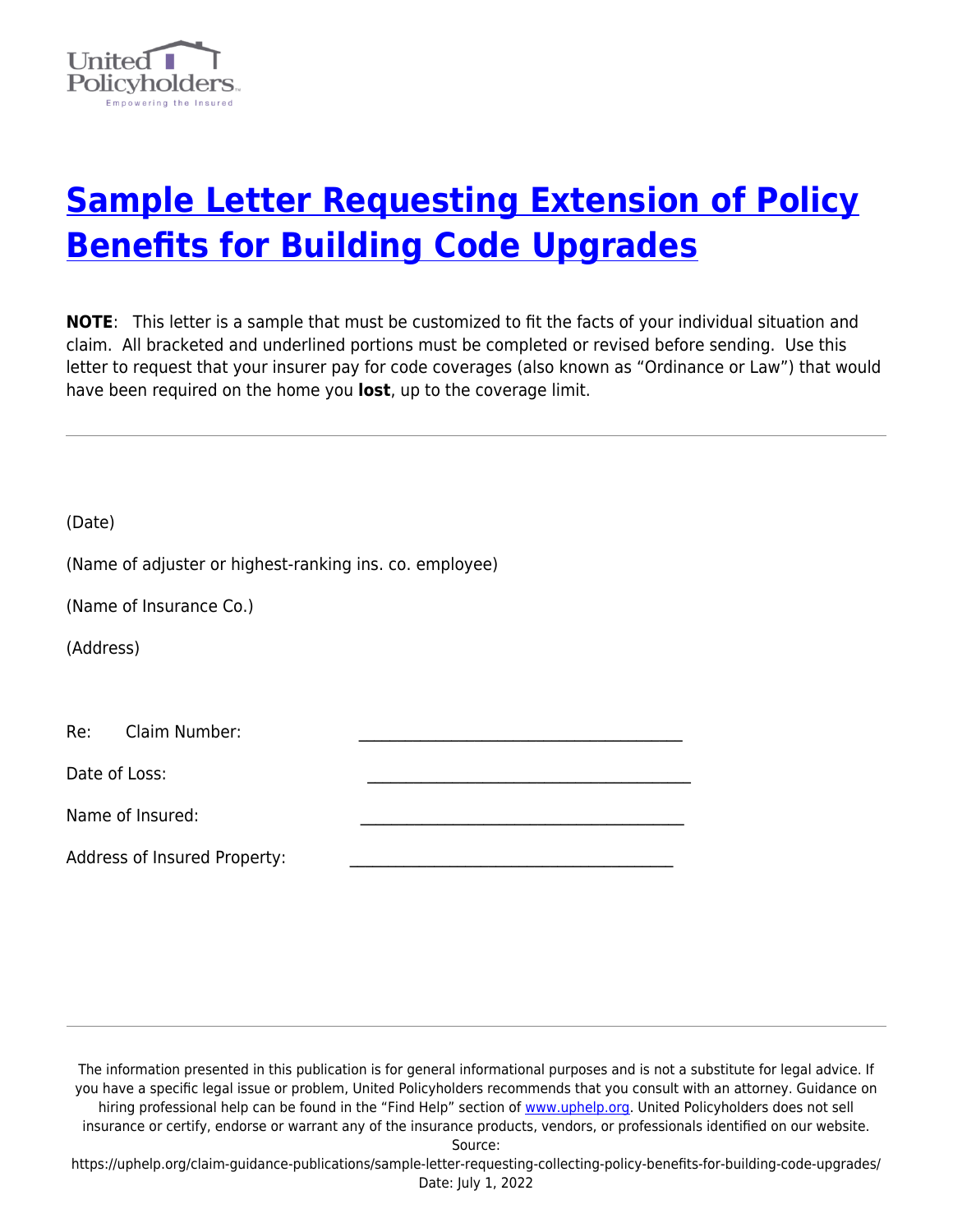

Dear \_\_\_\_\_\_\_\_\_\_\_\_\_,

We are continuing to do our best to document our loss and cooperate with your company to reach a fair and full settlement. We are writing to confirm that building code upgrades we would be required to make if we replicated our destroyed dwelling are part of the dwelling replacement cost owed to us, regardless of whether we rebuild or buy a replacement home. And further, the legislature made clear that we do not need to actually *incur* code upgrade costs for them to be included in our dwelling settlement.

Please confirm that you will pay the **costs that would have been incurred due to code upgrades, had we rebuilt the insured house.** Payment under code coverage should not be based on any valuation of the replacement home at a new location, but rather, the home we **lost**.

[You may choose to insert facts about your particular case – i.e. that an adjuster has suggested you are not entitled to code coverage or that code coverage was going to be based on upgrades to the replacement home.]

The California Insurance Code states that we are entitled to this amount under §2051.5 (C). The section states:

(c) In the event of a total loss of the insured structure, a policy issued or delivered in this state shall not contain a provision that limits or denies, on the basis that the insured has decided to rebuild at a new location or to purchase an already built home at a new location, payment of the building code upgrade cost or the replacement cost, including any extended replacement cost coverage, to the extent those costs are otherwise covered by the terms of the policy or any policy endorsement. However, the measure of indemnity shall not exceed the replacement cost, **including the building code upgrade cost and any extended replacement cost coverage, if applicable, to repair, rebuild, or replace the insured structure at its original location.** (emphasis added)

Thank you in advance for following California law and agreeing to pay for building code upgrades that would have been required to rebuild the insured premises at the site of the loss.

The information presented in this publication is for general informational purposes and is not a substitute for legal advice. If you have a specific legal issue or problem, United Policyholders recommends that you consult with an attorney. Guidance on hiring professional help can be found in the "Find Help" section of [www.uphelp.org.](http://www.uphelp.org/) United Policyholders does not sell insurance or certify, endorse or warrant any of the insurance products, vendors, or professionals identified on our website. Source:

https://uphelp.org/claim-guidance-publications/sample-letter-requesting-collecting-policy-benefits-for-building-code-upgrades/ Date: July 1, 2022